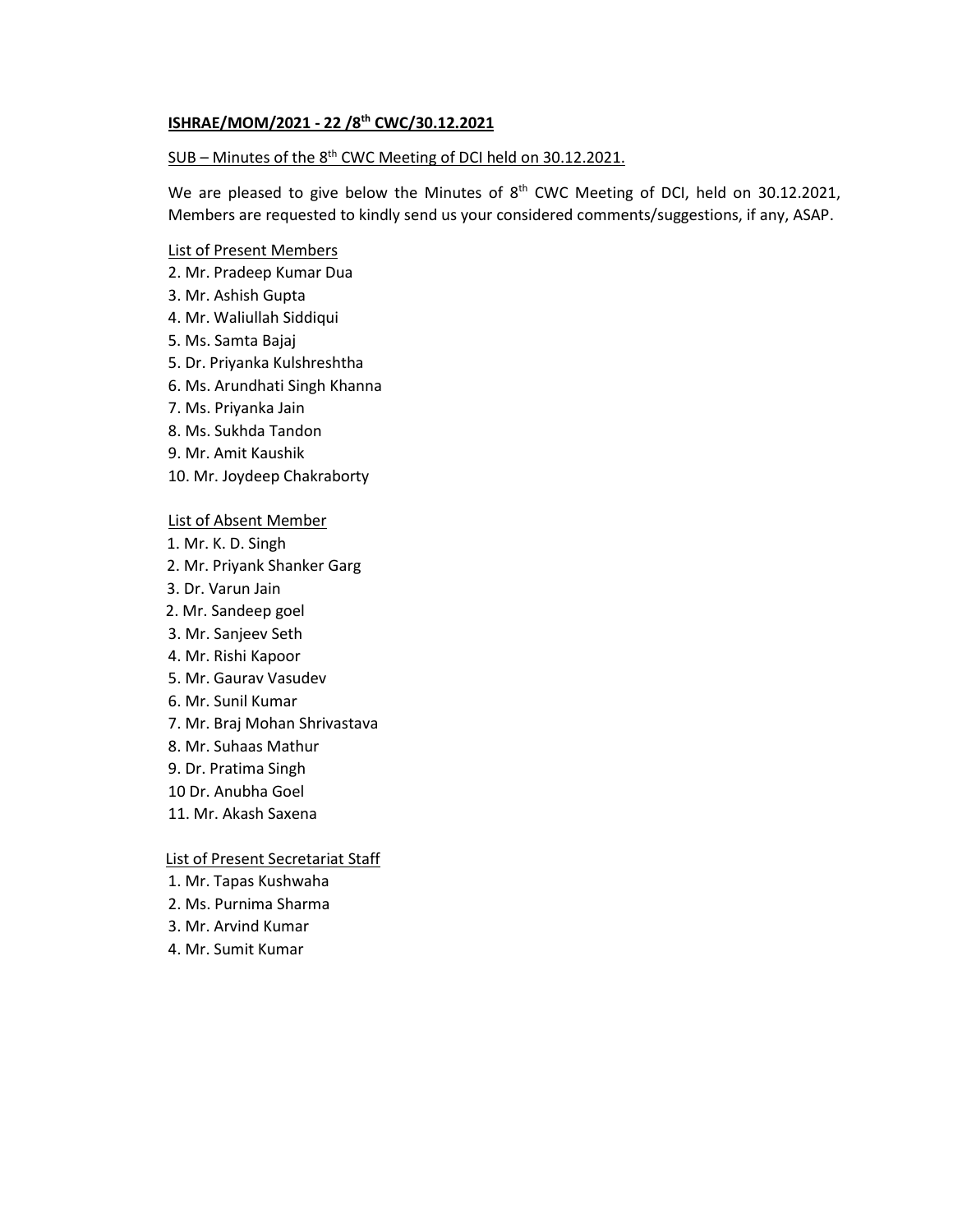# Proceedings of the Meeting

The quorum being completed, the agenda points were taken up as follows. Please see the below point of discussion and announcements,

- Highlights of the month of November & December '21 has been shown. Mr. Ashish Gupta said that last two month was good for the DCI. Corporate cricket league was one of the remarkable programs on the month of november'21. He appreciated all the CWC Team for their continuous support towards DCI. He disclosed that Mr. Anoop Ballaney has been honoured as a position of National Secretary, this is the proud moment for all DCI CWC team as well as members. Mr. Gupta also updated everyone that REFCOLD has been conducted online in a very effective way by Thane Chapter and same has been appreciated by all the exhibitor as well as attendees.
- Mr. Ashish Gupta specially appreciated Ms. Samta Bajaj for her great efforts for two half day workshop consequently, which has also generated the sponsorship of 90 K.
- DCI will focus for the next year to get at least few research grants for their student chapter as well.
- Name of Ms. Sukhda Tandon has been proposed for the Zonal Women Chair unanimously for the Next S.Y. 2022-23 to fill up the gap of this position.
- DCI will coordinate with HQ for the publication purchase for new inventory.
- Need to check about the DCI position at the National level in terms of program conducting for this S.Y. 2021-22.
- DCI will plan the pending technical talk for this month with the help of all the CWC members. Each CWC member has been requested to conduct one Technical Talk for the members.
- DCI will conduct a knowledge series, just week before the  $26<sup>th of</sup>$  Jan'22, which will disclose the essence of the few new publication since last one year.
- K 12 Activities will be conducted along with the Prem Jain Harit Mahotsav in between  $23^{\text{rd}}$  Jan to 29th Jan 2022.
- Ms. Arundhati Khanna updated that DCI would conduct the K 12 activity in the theme of water harvesting/recycling/purification/Solar etc. She also said that she will get enrolled few of the architectural colleges as a student chapter of DCI in coming time along with Ms. Priyanka Jain.
- DCI will find out its current position in all over India in the head of Membership & Renewals.
- Non-Member attendees of the workshop will be approached more aggressively for the Membership of DCI.
- Funnel sheet for the Renewal & New Membership will be submitted by Ms. Purnima Sharma and Mr. Arvind Kumar respectively. If required, DCI will make some reverse plan accordingly.